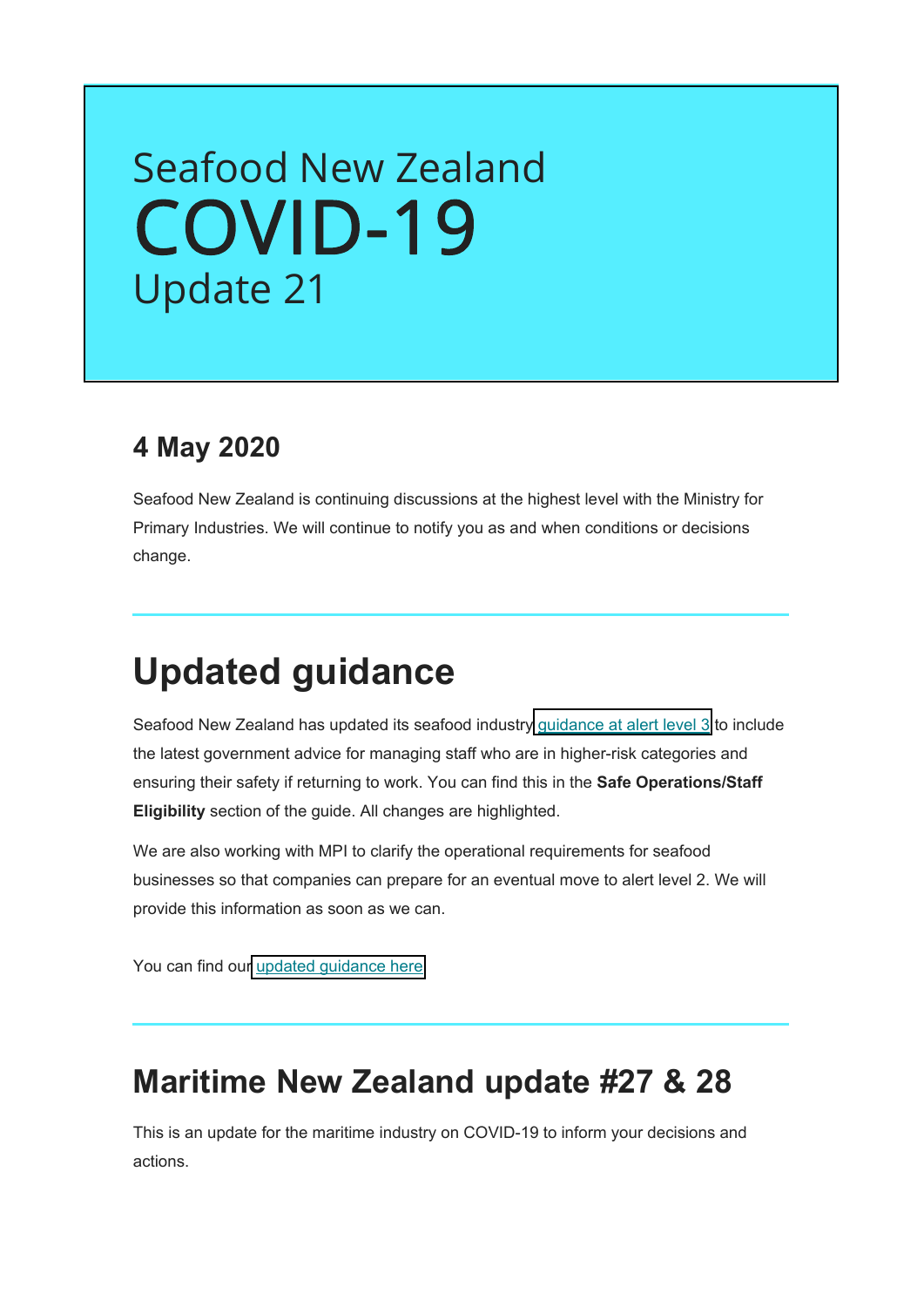#### **Commercial activities at AL3**

Information from Maritime NZ on commercial activities at AL3 can b[e found here.](https://www.maritimenz.govt.nz/commercial/)

#### **Recreational water activities at AL3**

Guidance on recreational water activities at AL3 is listed o[n Maritime NZ's website.](https://www.maritimenz.govt.nz/recreational/) It is requested that industry note and share this with the recreational community.

#### **Shore Leave**

Maritime NZ forwarded the Ministry of Health's Border Advisory 19 in its 26th Maritime Industry Update (24 April). This Border Advisory prompted enquiries for clarity on the granting of shore leave to seafarers on foreign flag vessels in New Zealand ports.

The Ministry of Health has offered clarity:

*What it means is that once the crew have completed 14 days from their last port (or crew change at sea, if this occurred) then the restrictions will be whatever are currently in place for New Zealand, currently Alert Level 4 but changing to Alert Level 3 on Monday night.*

*So yes, if the marine crew(s) are not under any specific restriction due to recent overseas travel, or COVID19 cases, or close contact of a case, then they are able to go ashore within the restrictions of Level 4, and in the future Level 3.*

#### **Yacht arrivals**

The Ministry of Health (MoH) has also clarified the current status of border restrictions for private yachts and pleasure craft:

*"In Ministry of Health Border Advisory 19 dated 24 April 2020 (attached [to our Maritime*  Industry Update 026]) information was provided on the process that would be followed if *yachts and pleasure craft are given approval to arrive in New Zealand.*

*It has come to our attention that this information is being circulated through various channels to the pleasure craft and yachting communities in a way that indicates that the New Zealand borders are open as usual to yachts and superyachts. This is not correct.*

#### *Arrivals on superyachts and pleasure craft are not exempt from the current border closure.*

*New Zealand's border is currently closed to almost all travellers to help stop the spread of*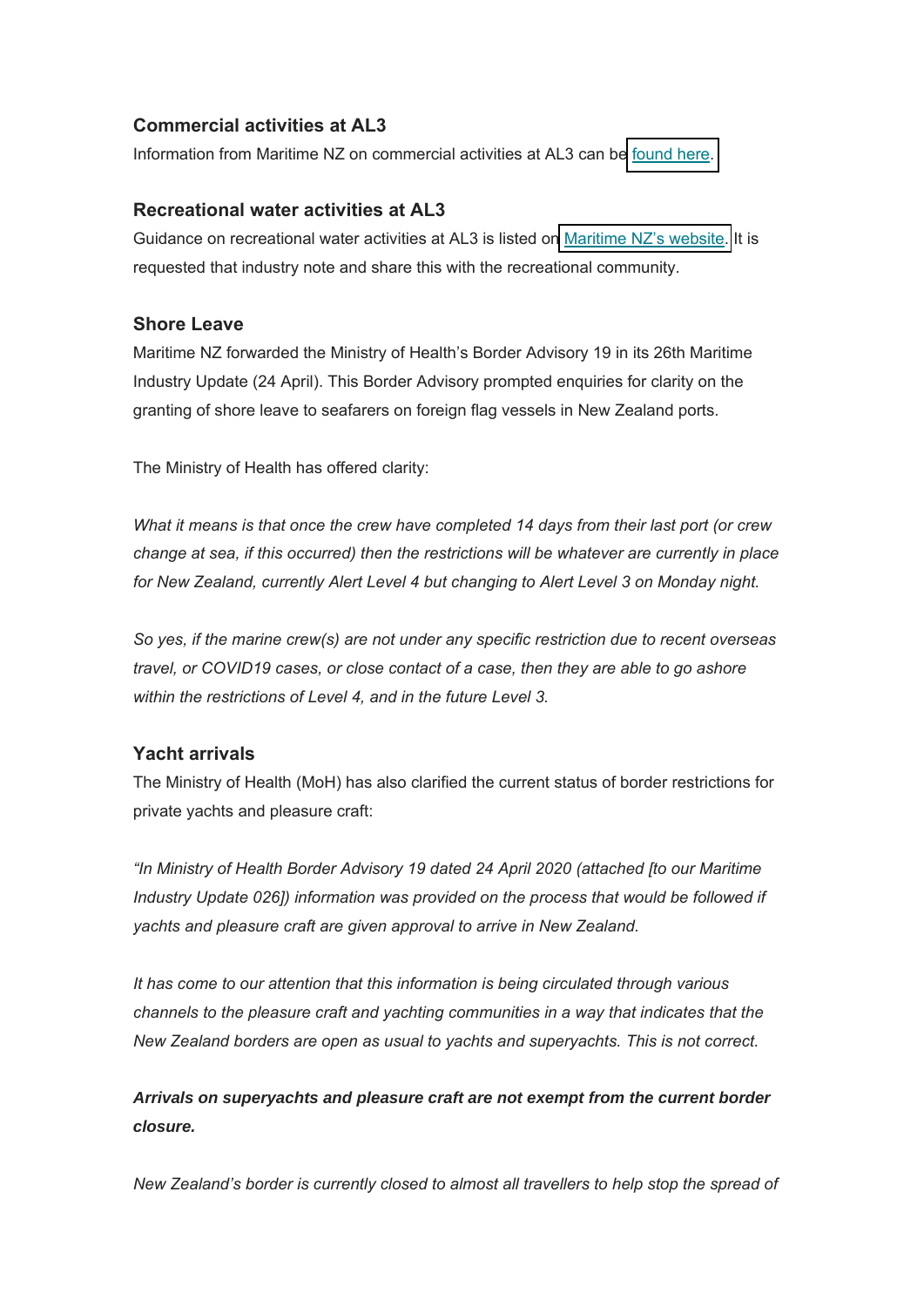*COVID-19. Effectively, the New Zealand border is closed for all but essential travel. Only New Zealand citizens and residents, as well as some other specified travellers, are permitted to enter New Zealand without having to apply for an exception.*

*Visa waiver crew (including Australian citizens not resident in New Zealand) travelling on superyachts and pleasure craft are not exempt from the closure of New Zealand's border, and current immigration instructions state they must be refused entry permission unless they meet one of the exceptions.*

*More information on current immigration policy, including the process to apply for an exception to the border closure can be found on Immigration New Zealand's website."*

Border Advisory 19 can b[e found here.](https://www.dropbox.com/s/ls2zjl3yfik05k6/MOH%20-%20Border%20advisory%20%2819%29%20-%2024%20April%202020.docx?dl=0)

Information on border controls can be [viewed here.](https://www.health.govt.nz/our-work/diseases-and-conditions/covid-19-novel-coronavirus/covid-19-current-situation/covid-19-border-controls)

#### **Treasury support**

The Treasury advised a new package of support for small to medium-sized enterprises would be announced last Friday, along with changes to the business finance guarantee scheme. These are likely to be of interest to maritime operators. Information may be found on th[e COVID 19 website.](https://covid19.govt.nz/businesses-and-employees/businesses-and-services/financial-support-for-businesses/)

#### **Health Act (COVID-19 Alert Level 3) Order 2020**

The Health Act (COVID-19 Alert Level 3) Order 2020 can b[e found here.](http://www.legislation.govt.nz/regulation/public/2020/0069/latest/LMS339017.html?search=ts_act%40bill%40regulation%40deemedreg_alert_resel_25_a&p=1#LMS339020) The Order provides useful information for alert level 3. Clause 4 (2) of The Health Act (COVID-19 Alert Level 3) Order 2020 also mentions guidance from Maritime NZ.

On 30 Apri[l an amendment](http://www.legislation.govt.nz/regulation/public/2020/0072/latest/whole.html) was made to this order to allow people to leave their home or residence to care for their pets or other animals, and to clarify recreational hunting or killing of game birds is prohibited.

The MNZ COVID 19 response team is contactable via MNZCovid-19@maritimenz.govt.nz ; please contact us via this email address with any concerns or questions.

Stay safe – unite against COVID19

Ngā mihi nui | Kind regards,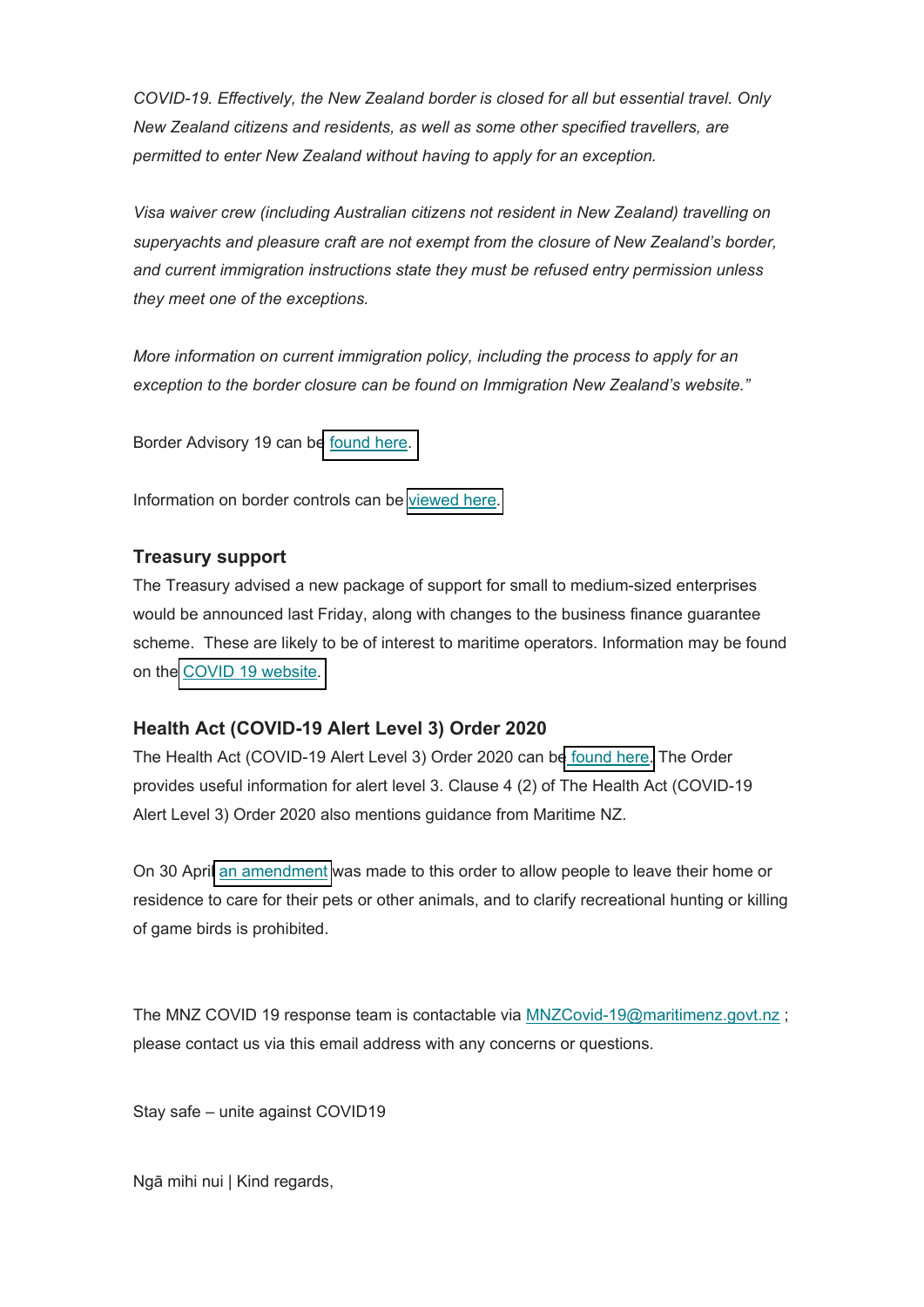#### **Simon Gooder**

Advisor Sector Engagement International Maritime Sector Engagement, Communications & Stakeholder Engagement Group Maritime New Zealand COVID 19 Response Team - **Working from home Maritime New Zealand** | Wellington *Nō te rere moana Aotearoa*

## **Key contacts**

#### **Subsidies and assistance**

The government has implemented a number of support packages for businesses to help get through the COVID-19 crisis, including wage subsidies. Information on support packages for businesses, including wage subsidies can b[e found here.](https://workandincome.govt.nz/covid-19/index.html)

The wage subsidy application form can be [found here.](https://services.workandincome.govt.nz/ess/trader_applications/new)

#### **Ministry for Primary Industries**

Operators looking to register as an essential service or with essential service-related queries must contact MPI directly:

**Ph:** 0800 00 83 33

**Email:** info@mpi.govt.nz

#### **Maritime New Zealand**

For any maritime questions or concerns, please contact the MNZ COVID-19 response team:

**Email:** MNZCovid-19@maritimenz.govt.nz

#### **FishServe**

FishServe is operating as normal, with a helpline available for all FishServe-related queries. You can also fill out thei[r online form.](https://register.kupe.fishserve.co.nz/contactus)